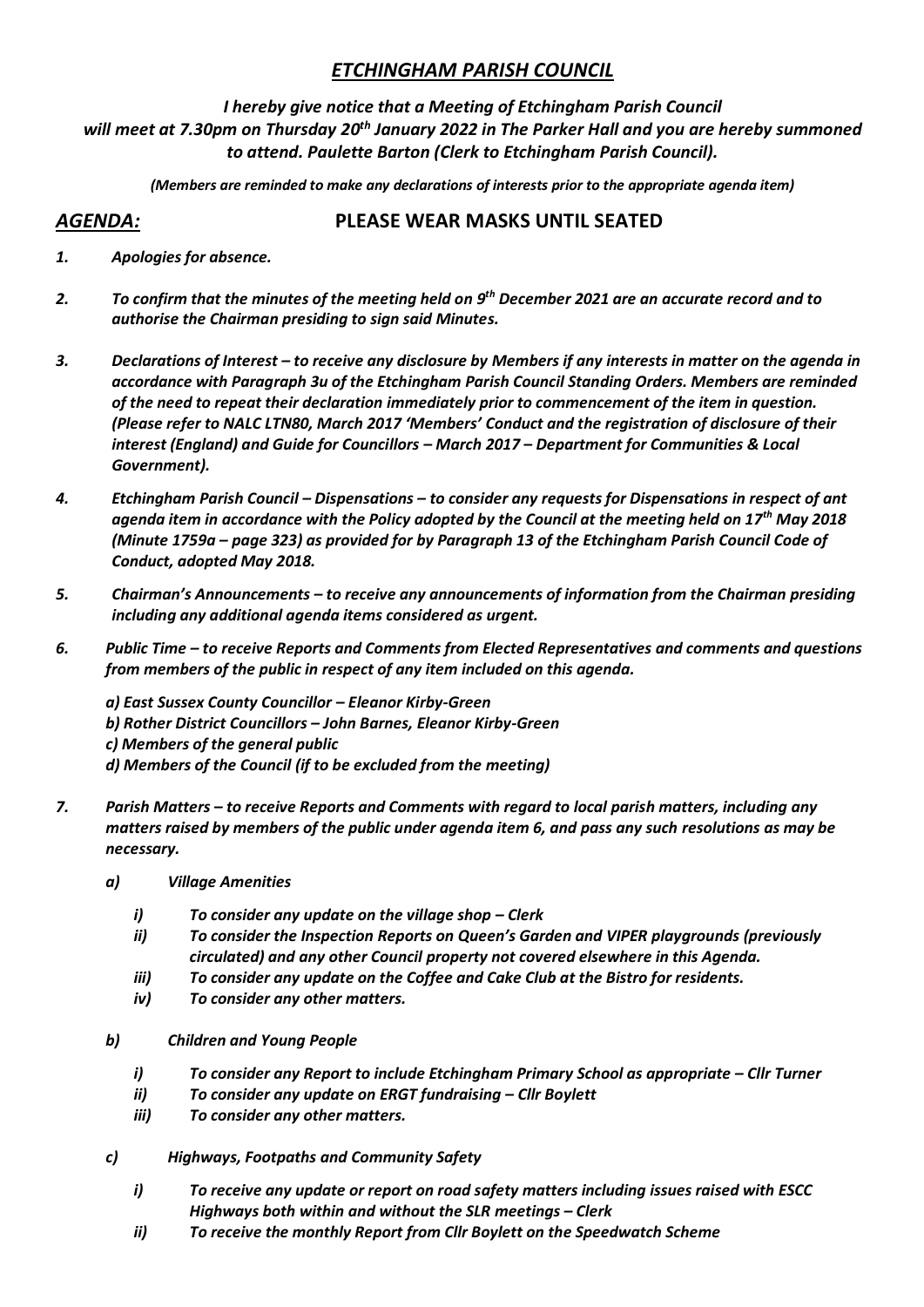*including the Black Cat project.*

- *iii*) To receive the monthly Report from Rother Police and the PCSO Cllr Boylett *& the PCSO Rother parishes forum - Clerk*
- *iv) To consider any other matters*
- *d) Environmental and Other – to consider any matters*
- *e) Communications – to consider any matters*
- *8. Planning*
	- *a) To consider and make recommendations on local planning applications as follows:*

*RR/2021/1573/P : New House Farm, Sheepstreet Lane : Change of use of dwelling and land at New House Farm to mixed use of dwelling and holiday accommodation with inclusion of separate site managers accommodation within the dwelling. Use of curtilage listed barn by resident guests of the holiday lets and by occupants and guests of the house at New House Farm. (Retrospective)*

*RR/2021/1574/L : New House Farm, Sheepstreet Lane: Creation of two en-suite bathrooms in New House Farmhouse and alterations to permitted stairs and internal layout within the Long Barn. (Retrospective)*

*b) Any other planning matters (EXCEPT Neighbourhood Plan see item 10)*

### *9. Finance*

- *a) To agree the Budget for Etchingham Parish Council for 2022/2032 and set the Parish Precept 2022/2023*
- *b) To consider Grants and Donations 2022/2023 – under s137*
	- *i) To consider a donation to Hurst Green First Responders – our local team*
	- *ii*) *To consider a donation to Battle Area Community Trust BACT*
	- *iii) To consider a donation to Rural Rother Trust*
	- *iv) To consider a donation to Etchingham Poppy Appeal 2022 – Wreath on Remembrance Sunday*
	- *v) To consider a donation to CPRE 2021/2022*
	- *vi) To consider a donation to Etchingham Music Festival*
	- *vii) To consider a donation to Etchingham Church PCC (grass cutting)*
	- *viii) To consider a donation to the EIC/PCC (Annual Village Fete)*
	- *ix) To approve the subscriptions for 2022/2023 for membership of SALC & NALC*
	- *x) To consider and agree any other annual subscriptions that the Council may consider appropriate for 2022/2023*
- *c) Authorisation of payment of Accounts – to approve accounts for payment - (a Schedule of Receipts & Payments for December will be presented at the meeting).*
- *c) To receive any update and pass such resolutions as may be necessary to implement the recommendations from the Tree Survey – the Clerk & Cllr Mary Barnes*
- *d) To consider the response to the Public Consultation on the RDC proposed budget for 2022-2023 (previously circulated)*
- *10. Neighbourhood Plan – to receive any update and pass such resolutions as may be necessary*
- *11. Village Community Halls – to receive any update and pass such resolutions as may be necessary*
- *12. To receive Reports from and Members and Representatives passing such resolutions as may be necessary*
	- *a) East Sussex Association of Local Councils – Cllr J Barnes*
	- *b) Rother Association of Local Councils – Cllr J Barnes, Cllr R Turner*
	- *c) Any other Meetings/Conferences attended by Members or the Clerk on behalf of the Council*